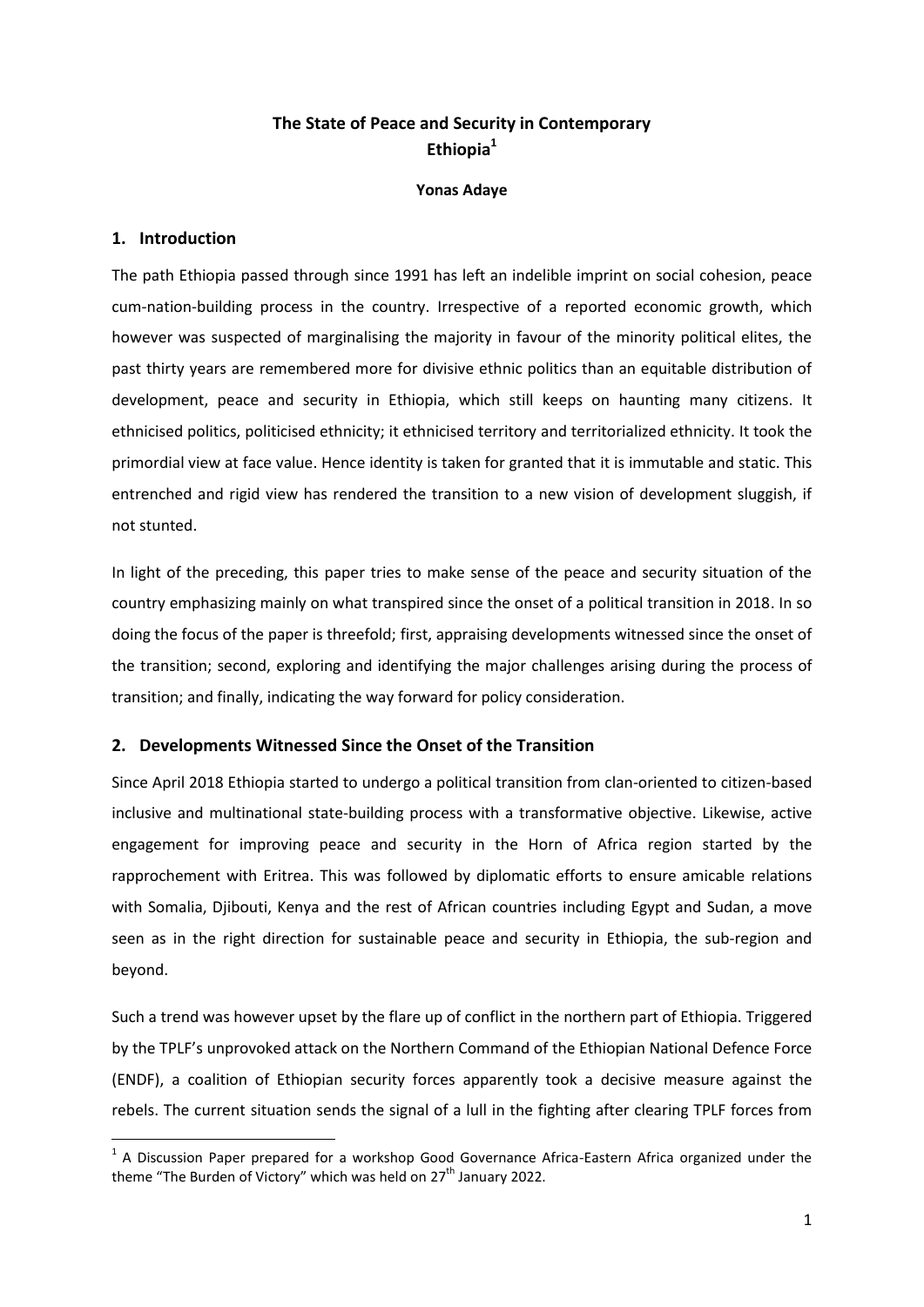most of the Afar and Amhara regions (irrespective of reported sporadic attacks by TPLF forces on civilians in parts of the same regions).

Laying foundations for inclusive governance and shared values to reunite multinational Ethiopia is the strongest achievement so far. Equally, significant achievements thus far include: the second round filling of the Great Ethiopian Renaissance Dam (GERD) successfully (84%); impressive women's participation in political leadership; conducting the  $6<sup>th</sup>$  national election, which was successful, credible and transparent as well as without any noted violence, where the will of the majority of the Ethiopian people was expressed and reflected; Green Legacy for sustainable prosperity as a positive impact on climate change and environmental depletion; establishment of commissions for peace and reconciliation as well as administrative boundary and identity issues, which are now further expanded to engage in charting out conducive ways for a national dialogue to deal with the apparent deep divisions among the Ethiopian society, to mention just a few examples. Furthermore, thwarting of the rebels' move towards the capital empowered by the western fake news, misinformation and propaganda campaign against a sovereign state, need to be underlined as a mark of invincible spirit.

#### **3. Major Challenges Arising from Path Dependency**

Resistance to the current reform with a view to fragmenting and deleting the name 'Ethiopia' from the world map mainly came from the constituency of ethno-linguistic politics, which did not work for the past three decades. In the same vein, the reform has faced challenges resulting from the systemic limitations of the ethno-linguistic federalism whose genesis goes back to the way the pre-1991 Ethiopian nation-state building processes were perceived and articulated by the post- 1991 leaders, which was entirely a mono-causal approach to conflict resolution. This led to the spread of hatred, enmity and suspicion among the whole society of Ethiopia causing an unhealthy ethnic competition. The misperception and misconception of internal conflict as having only one root cause and one solution (*e.g. one root cause is ethnic identity question; and one answer is ethnic politics*) made Ethiopia pay high price.

Moreover, in the context of the conflict in the northern part of the country, the flagrant intervention in a sovereign and independent nation's internal affairs by the west particularly the USA, going as far as issuing instructions to the Ethiopian government 'what to do and what not to do' as if the country is an extension of their territorial entity, has caused anger and rage among the Ethiopian people. Insidious conspiracy against Ethiopia has been brewing in the belly of some of the UN actors related to the current internal conflict. This internationalisation of internal conflict has brought about a Herculean task on the government and the people of Ethiopia.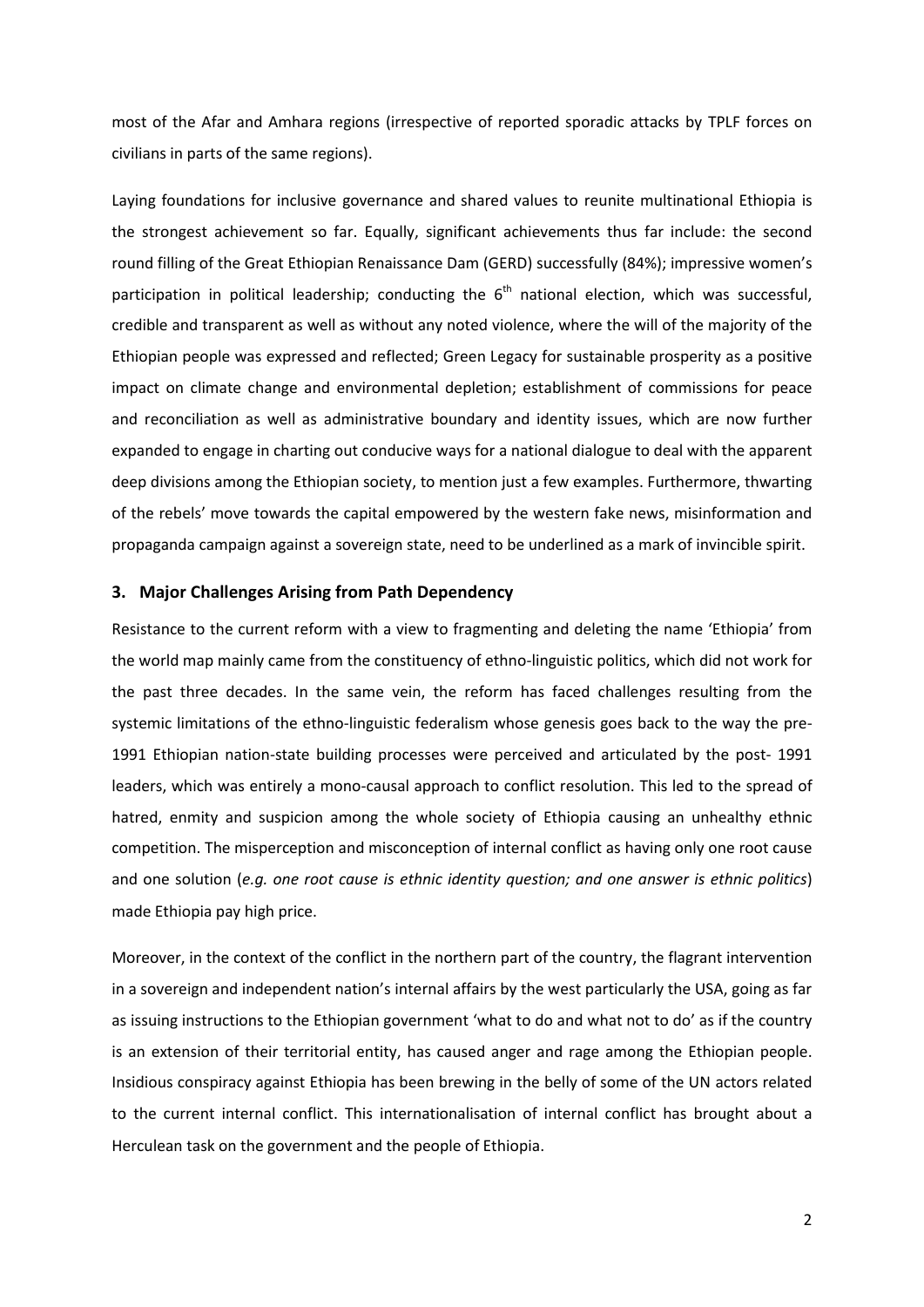Despicable atrocities committed against citizens in Amhara, Tigray and Afar regions of Ethiopia, incalculable damages done to human lives, the environment, properties of innocent citizens, are the most outstanding challenges Ethiopia is facing today. Schools, hospitals, and infrastructure that support social institutions have been made out of use by the conflict. Moreover, the rising cost of living partly driven by the violence and artificial price hikes of goods and services is yet another challenge. Unemployment of the educated youth who are susceptible to propaganda and crossborder interactions with violent extremist groups such as al Shabaab is another area of major challenge that needs serious attention. Wide spread circulation of small arms and light (as well as heavy) weapons with an easy access to criminal groups is yet an area to be dealt with. Bordering with volatile Sudan and fragile Somalia and sharing porous borders with both countries is one of the challenges that need to be addressed urgently. Further, issues relating to the Great Ethiopian Renaissance Dam (GERD) are not yet settled with Egypt and Sudan irrespective of the first and second phase of successful filling.

Lack of required level of urgency, commitment and coherence in the political leadership, particularly at the lowest structures is to be taken into account very seriously. Dealing with self-centred political culture of 'winners take all' orientation and non-competitive and zero-sum game politics still needs to be in the 'to-do-list'. Ethiopia's diplomacy, which was engineered, shaped and welded for revolutionary democracy, does not appear to be fit for citizen-centred Ethiopian politics and international relations that essentially needs to be anchored in the national interest of Ethiopia and its people. Unfinished border issues with neighbouring countries, particularly with Sudan, are outstanding homework. At the time of writing this piece, the condition of peace that prevails in the country could be labelled as 'fragile' needing utmost attention from the citizens and the leadership at every level.

### **4. The Way Forward: Takeaways for Policy Consideration**

To deal with the above challenges and for a viable future, therefore, collective, coordinated, proactive and visionary actions should be taken pre-emptively. Once internal violence is unleashed, as we witness in Ethiopia, it will be difficult to contain than the Covid-19 pandemic, as evidenced in Rwanda and Yugoslavia in the 1990s. Thus, there is an urgent need for strategies that address violent internal conflict in Ethiopia and build durable peace in the sub-region.

 First, concluding the active violence now in progress and bringing the suspected criminals to justice for due legal process and starting post-conflict recovery and peace as well as nationcum-state building.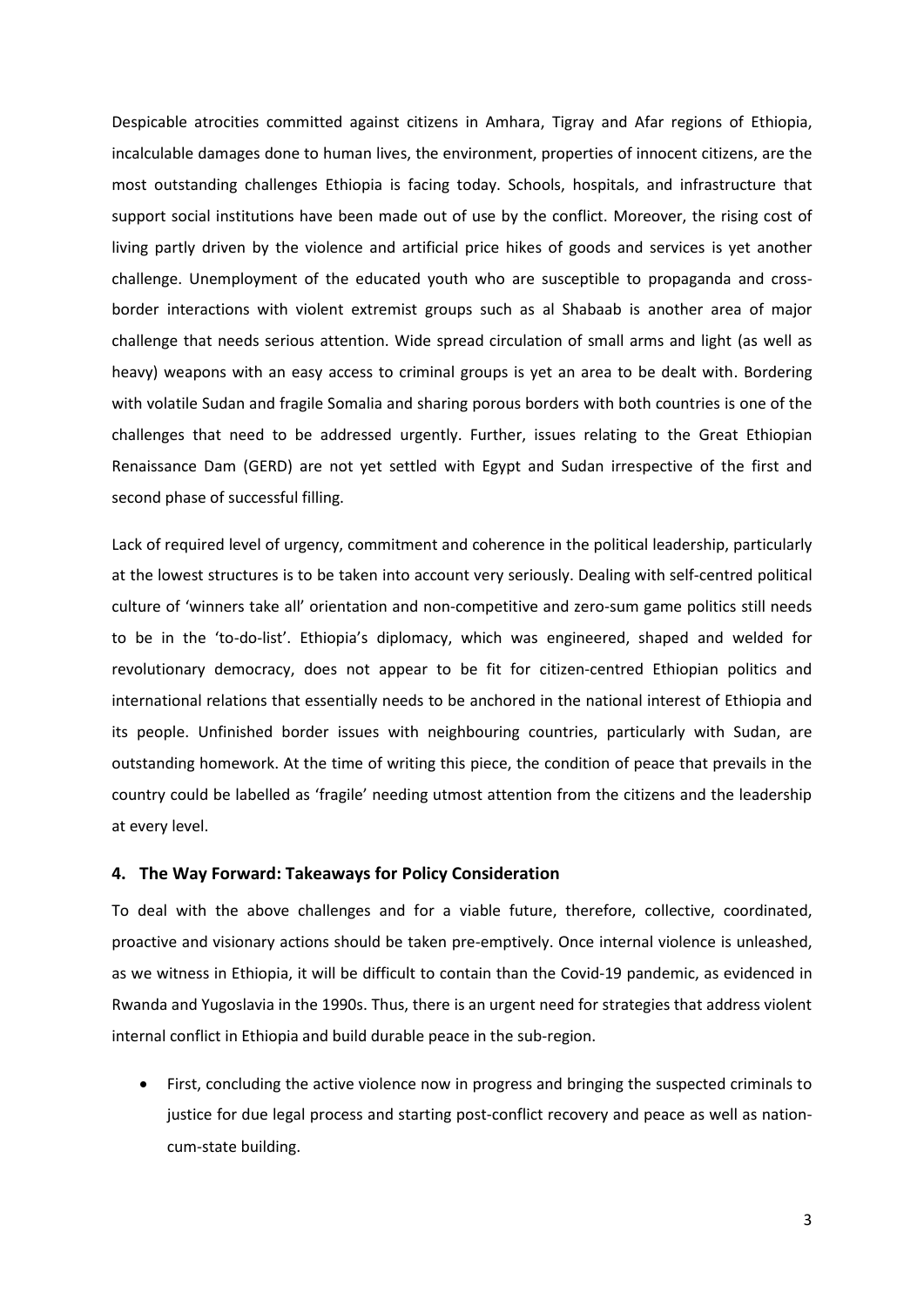- Second, institutional reform, including revision of the 1995 constitution of the country and that of the regional states, is one of the key measures by which the Government can address the current surge in ethnic violence. The constitution insufficiently sets out the divisions of power between the federal and regional governments, leaving excessive openings for rights to self-determination, including secession or breaking away from Ethiopia. Any reform of the constitution would be expected to address these questions. It should be emphasised, however, that any type of constitutional reform will need to be very carefully crafted, not to embolden centrifugal forces or increase the ethnic competition it aims to alleviate.
- Third, to deal with the structural causes and dynamics of internal conflicts, it is vital that dialogue should be promoted and peace education provided. Civil society and academia should play significant roles in facilitating dialogue and interactions. Academia needs to engage in peace research, peace building and provision of peace education to deal with the underlying causes of ethnic violence and its impacts –both immediate and long-term. Such courses can be provided from kindergarten through to the university levels to entrench a culture of peace in Ethiopia. Its contents need to pinpoint sources of conflict, peaceful ways of handling conflicts, communication strategies and skills, the meaning and ways of preventing violence and other pertinent components of peace and conflict studies. It would contribute to transforming Ethiopia's political culture from clan- and ethnic-based to civicand citizen-based politics.
- Fourth, it's worth underlining at this juncture that pledging allegiance to one's own ethnic identity group is a universal practice in human communities and needs to be accepted and respected. The problem only arises when ethnicity becomes an organising principle of politics, economy, security, foreign policy and the entire polity of a nation. This can lead to ethnic extremism, as has been the case in Ethiopia for the last three decades. Therefore, it is imperative to strike a balance between ethnic identity and citizenship politics. That said, the collective as well as individual ethnic identity of every Ethiopian should be respected, while at the same time Ethiopian national identity needs to be stressed.
- Fifth, the state machinery, including the Federal Government-regional states relationship, is in need of profound reform. However, in doing so, it may be counter-productive to pour 'new wine into old bottles'.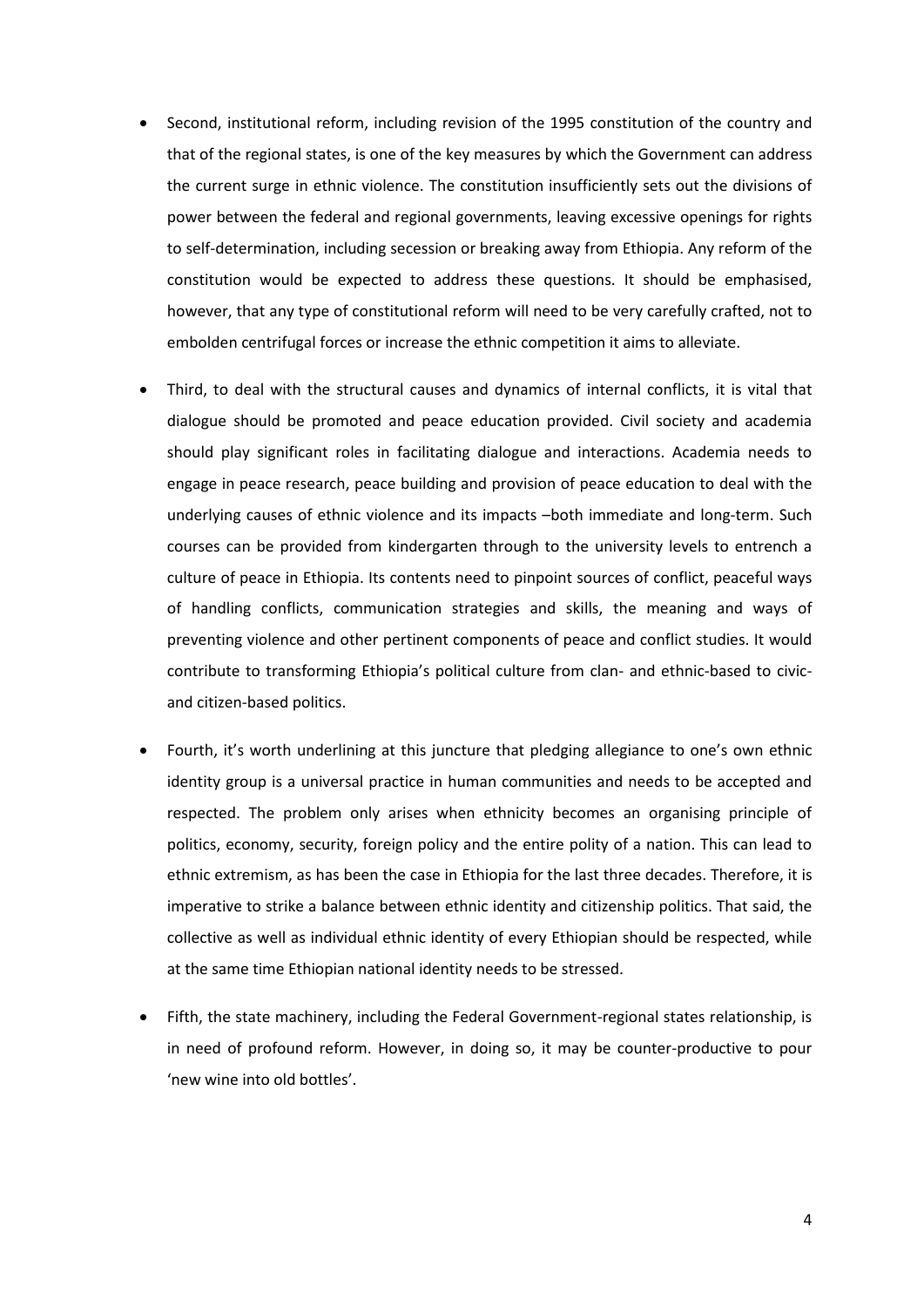- Sixth, continuous and deeper reform in the security sector is needed to ensure that the complex configuration of security forces – the army, federal police, regional police, regional special police, and militia – will effectively cooperate in addressing violent internal conflicts.
- Seventh, strengthening sub-regional organisations, such as the Inter-governmental Authority on Development (IGAD), for collective action against violent extremists, such as al Shabaab in the Horn of Africa, is of paramount significance. It should be underlined here that contemporary peace and security issues in the Horn of Africa are fused with the Horn's own cleavages, while domestic and regional balances of power are shifting. In spite of these security predicaments, there are economic opportunities emerging from foreign rivalries played out in the Horn. Policy makers have apparently taken into account the increasing strategic relevance of the region to a variety of foreign actors and they include the role of foreign influences, particularly of the Gulf States, China and Turkey, into their thinking on the economics, politics, and security of the Horn's ports and the region. So, a new and innovative approach to contemporary peace and security in the Horn of Africa is at the forefront. Existing institutions and policies need to become fully capable of introducing a new regionalism in the Horn of Africa. What are still rampant in the sub-region, as one can observe on the ground, can be listed as follows: neo-patrimonialism, clientelism, corruption, political and economic marginalisation, nepotism, ethnic- or clan-based politics (with attendant internal displacement of persons on the basis of their ethnic identity), and dysfunctional state apparatus. These practices are indeed (further) weakening the social fabric and state institutions. So is why collective regional response to such malaise which serves as breeding place and safe haven for violent extremists shall be in order.
- Eighth, in addition, the current reform in Ethiopia, which aims at building sustainable peace and development in the country and the sub-region, needs to be given stronger internal institutional tools and support at sub-regional/regional and global levels, since failure thereof will have negative implications for the stability of Ethiopia, the Horn of Africa and beyond. Once again, bringing an end to the on-going conflict and as soon as the violence ceased , holding suspected criminals to account at a court of law, starting negotiation, building national consensus to work together, as well as setting up a Truth and Reconciliation Commission need to be in order.
- Ninth, in a more general note more commitment is needed to attend to social ills. In this regard, eradication of poverty and deprivation as well as youth unemployment is essential. So as to do this, most urgently and indispensably needed now are strong institutions capable